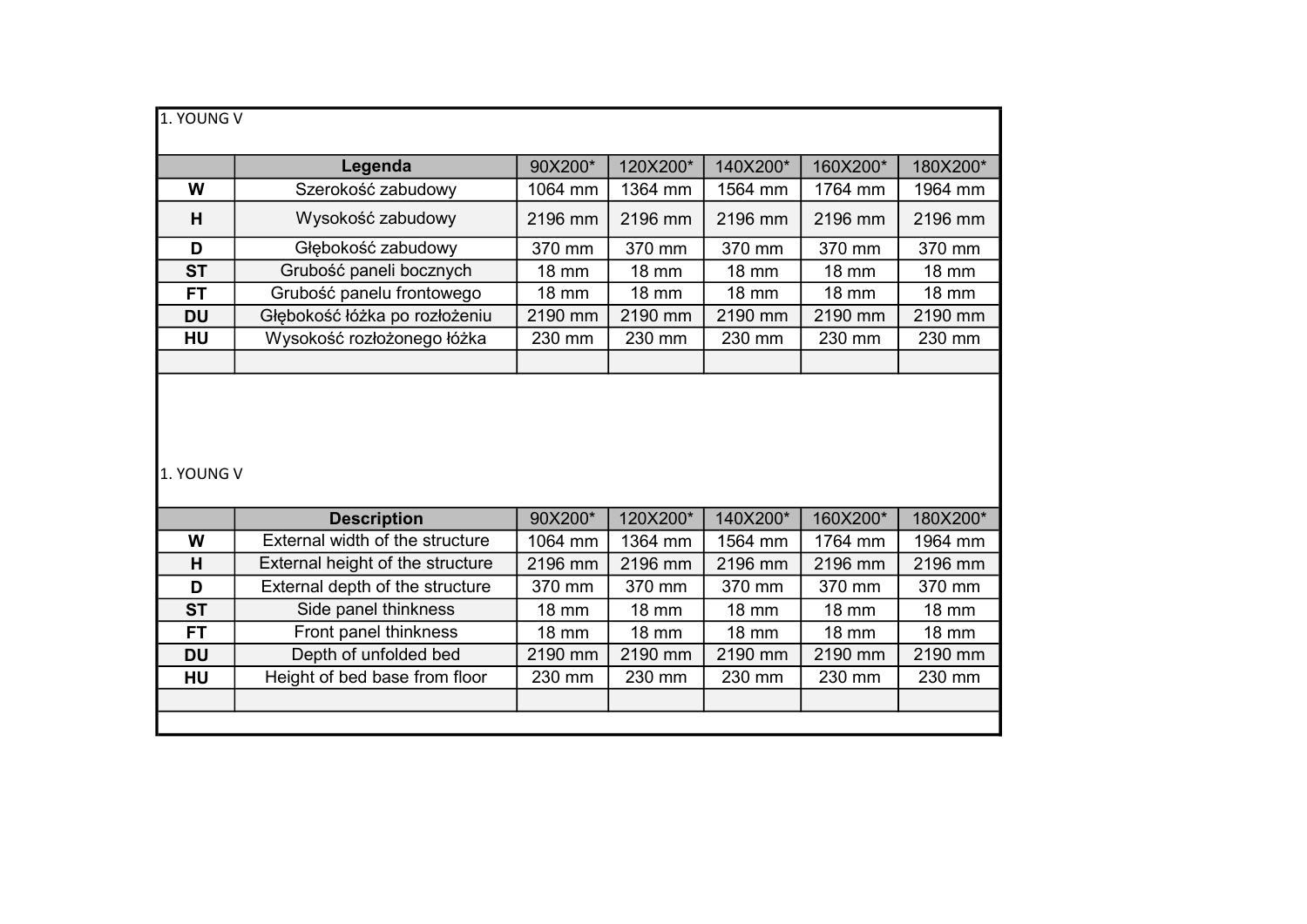| 2. YOUNG V SOFA |                                  |              |              |              |              |              |  |
|-----------------|----------------------------------|--------------|--------------|--------------|--------------|--------------|--|
|                 | Legenda                          | 90X200*      | 120X200*     | 140X200*     | 160X200*     | 180X200*     |  |
| W               | Szerokość zabudowy               | 1064 mm      | 1364 mm      | 1564 mm      | 1764 mm      | 1964 mm      |  |
| H               | Wysokość zabudowy                | 2196 mm      | 2196 mm      | 2196 mm      | 2196 mm      | 2196 mm      |  |
| D               | Głębokość zabudowy               | 370 mm       | 370 mm       | 370 mm       | 370 mm       | 370 mm       |  |
| <b>ST</b>       | Grubość paneli bocznych          | <b>18 mm</b> | <b>18 mm</b> | <b>18 mm</b> | <b>18 mm</b> | <b>18 mm</b> |  |
| <b>FT</b>       | Grubość panelu frontowego        | <b>18 mm</b> | <b>18 mm</b> | <b>18 mm</b> | <b>18 mm</b> | <b>18 mm</b> |  |
| <b>DU</b>       | Głębokość łóżka po rozłożeniu    | 2190 mm      | 2190 mm      | 2190 mm      | 2190 mm      | 2190 mm      |  |
| HU              | Wysokość rozłożonego łóżka       | 230 mm       | 230 mm       | 230 mm       | 230 mm       | 230 mm       |  |
| <b>SW</b>       | SZEROKOŚĆ SOFY                   | 1379,00      | 1579,00      | 1779,00      | 1979,00      | 2179,00      |  |
| <b>SD</b>       | GŁEBOKOŚĆ SOFY                   | 800,00       | 800,00       | 800,00       | 800,00       | 800,00       |  |
| 2. YOUNG V SOFA |                                  |              |              |              |              |              |  |
|                 |                                  |              |              |              |              |              |  |
|                 | <b>Description</b>               | 90X200*      | 120X200*     | 140X200*     | 160X200*     | 180X200*     |  |
| W               | External width of the structure  | 1064 mm      | 1364 mm      | 1564 mm      | 1764 mm      | 1964 mm      |  |
| H               | External height of the structure | 2196 mm      | 2196 mm      | 2196 mm      | 2196 mm      | 2196 mm      |  |
| D               | External depth of the structure  | 370 mm       | 370 mm       | 370 mm       | 370 mm       | 370 mm       |  |
| <b>ST</b>       | Side panel thinkness             | 18 mm        | <b>18 mm</b> | <b>18 mm</b> | <b>18 mm</b> | <b>18 mm</b> |  |
| <b>FT</b>       | Front panel thinkness            | <b>18 mm</b> | <b>18 mm</b> | <b>18 mm</b> | <b>18 mm</b> | <b>18 mm</b> |  |
| <b>DU</b>       | Depth of unfolded bed            | 2190 mm      | 2190 mm      | 2190 mm      | 2190 mm      | 2190 mm      |  |
| HU              | Height of bed base from floor    | 230 mm       | 230 mm       | 230 mm       | 230 mm       | 230 mm       |  |
| <b>SW</b>       | Width of the sofa                | 1379,00      | 1579,00      | 1779,00      | 1979,00      | 2179,00      |  |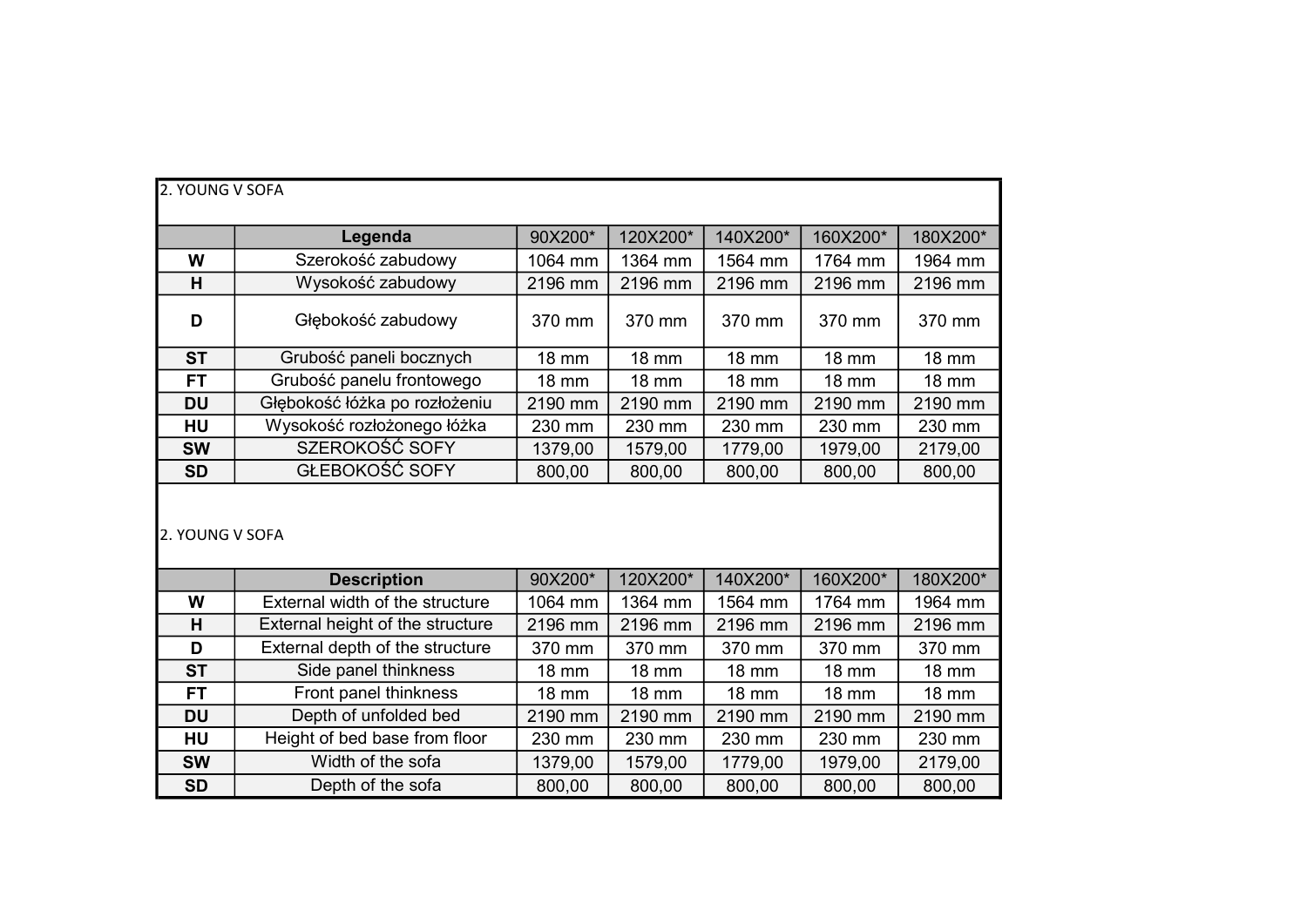| 3. YOUNG O |                                  |              |              |              |              |              |  |  |
|------------|----------------------------------|--------------|--------------|--------------|--------------|--------------|--|--|
|            | Legenda                          | 90X200*      | 120X200*     | 140X200*     | 160X200*     | 180X200*     |  |  |
| W          | Szerokość zabudowy               | 2186 mm      | 2186 mm      | 2186 mm      | 2186 mm      | 2186 mm      |  |  |
| H          | Wysokość zabudowy                | 1046 mm      | 1345 mm      | 1546 mm      | 1746 mm      | 1946 mm      |  |  |
| D          | Głębokość zabudowy               | 370 mm       | 370 mm       | 370 mm       | 370 mm       | 370 mm       |  |  |
| <b>ST</b>  | Grubość paneli bocznych          | <b>18 mm</b> | <b>18 mm</b> | 18 mm        | <b>18 mm</b> | <b>18 mm</b> |  |  |
| <b>FT</b>  | Grubość panelu frontowego        | <b>18 mm</b> | <b>18 mm</b> | <b>18 mm</b> | <b>18 mm</b> | <b>18 mm</b> |  |  |
| <b>DU</b>  | Głębokość łóżka po rozłożeniu    | 1090 mm      | 1390 mm      | 1590 mm      | 1790 mm      | 1990 mm      |  |  |
| <b>HU</b>  | Wysokość rozłożonego łóżka       | 230 mm       | 230 mm       | 230 mm       | 230 mm       | 230 mm       |  |  |
|            |                                  |              |              |              |              |              |  |  |
|            |                                  |              |              |              |              |              |  |  |
|            | <b>Description</b>               | 90X200*      | 120X200*     | 140X200*     | 160X200*     | 180X200*     |  |  |
| W          | External width of the structure  | 2186 mm      | 2186 mm      | 2186 mm      | 2186 mm      | 2186 mm      |  |  |
| H          | External height of the structure | 1046 mm      | 1345 mm      | 1546 mm      | 1746 mm      | 1946 mm      |  |  |
| D          | External depth of the structure  | 370 mm       | 370 mm       | 370 mm       | 370 mm       | 370 mm       |  |  |
| <b>ST</b>  | Side panel thinkness             | <b>18 mm</b> | <b>18 mm</b> | <b>18 mm</b> | <b>18 mm</b> | <b>18 mm</b> |  |  |
| <b>FT</b>  | Front panel thinkness            | <b>18 mm</b> | <b>18 mm</b> | <b>18 mm</b> | <b>18 mm</b> | <b>18 mm</b> |  |  |
| <b>DU</b>  | Depth of unfolded bed            | 1090 mm      | 1390 mm      | 1590 mm      | 1790 mm      | 1990 mm      |  |  |
| <b>HU</b>  | Height of bed base from floor    | 230 mm       | 230 mm       | 230 mm       | 230 mm       | 230 mm       |  |  |
|            |                                  |              |              |              |              |              |  |  |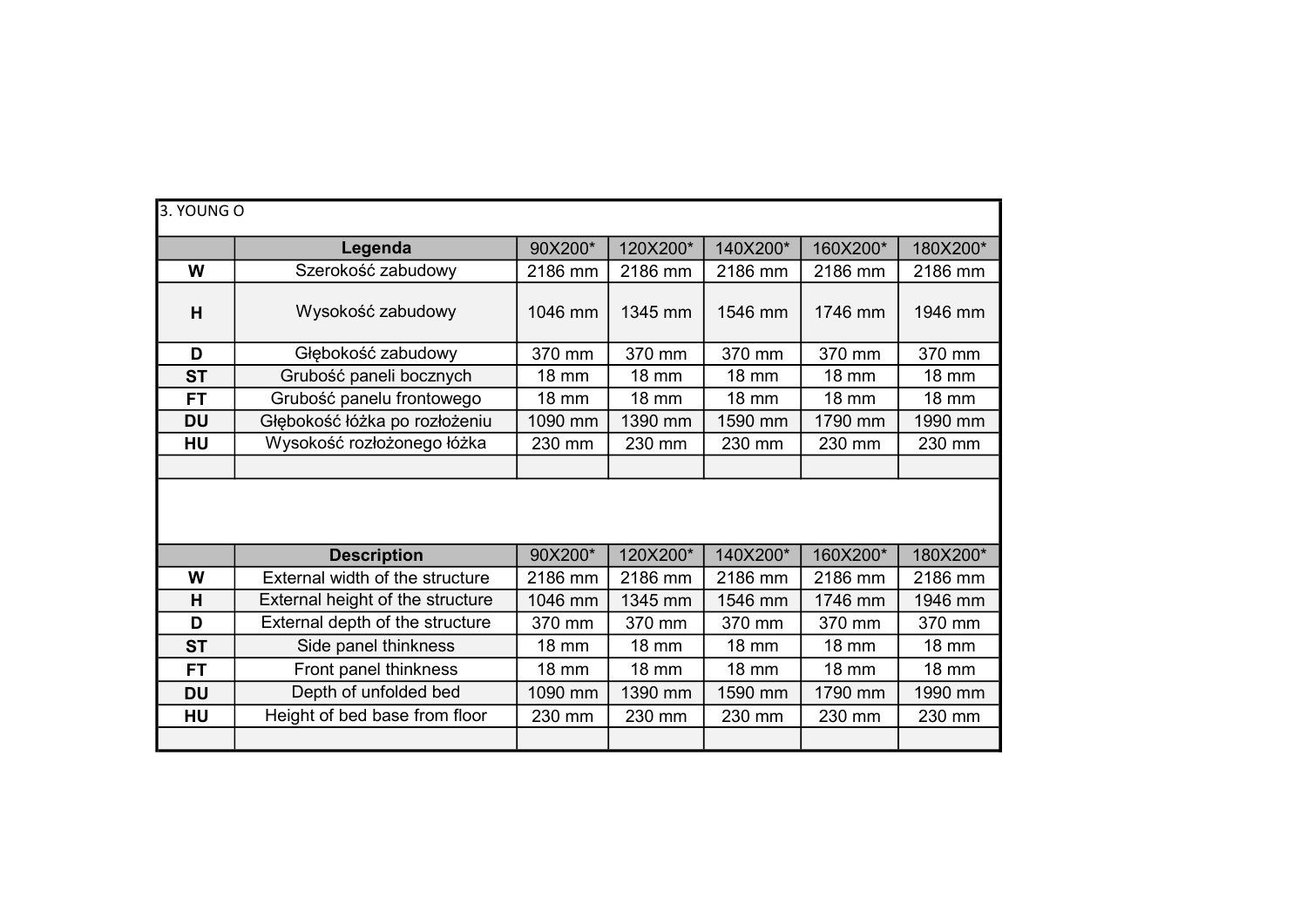|               |                                        | 4. YOUNG TWIN |  |  |  |  |  |  |
|---------------|----------------------------------------|---------------|--|--|--|--|--|--|
|               |                                        |               |  |  |  |  |  |  |
|               | Legenda                                | 90X200*       |  |  |  |  |  |  |
| W             | Szerokość zabudowy                     | 1064 mm       |  |  |  |  |  |  |
| н             | Wysokość zabudowy                      | 2196 mm       |  |  |  |  |  |  |
| D             | Głębokość zabudowy                     |               |  |  |  |  |  |  |
| <b>ST</b>     | Grubość paneli bocznych                |               |  |  |  |  |  |  |
| <b>FT</b>     | Grubość panelu frontowego              |               |  |  |  |  |  |  |
| <b>DU</b>     | Głębokość łóżka po rozłożeniu          |               |  |  |  |  |  |  |
| HU            | Wysokość dolnego łóżka                 | 230 mm        |  |  |  |  |  |  |
| <b>HUU</b>    | Wysokość górnego łóżka                 | 1120,00       |  |  |  |  |  |  |
| 4. YOUNG TWIN |                                        |               |  |  |  |  |  |  |
|               |                                        |               |  |  |  |  |  |  |
|               | <b>Description</b>                     | 90X200*       |  |  |  |  |  |  |
| W             | <b>External width of the structure</b> | 1064 mm       |  |  |  |  |  |  |
| н             | External height of the structure       | 2196 mm       |  |  |  |  |  |  |
| D             | External depth of the structure        | 370 mm        |  |  |  |  |  |  |
| <b>ST</b>     | Side panel thinkness                   | 18 mm         |  |  |  |  |  |  |
| <b>FT</b>     | Front panel thinkness                  | <b>18 mm</b>  |  |  |  |  |  |  |
| <b>DU</b>     | Depth of unfolded bed                  | 2190 mm       |  |  |  |  |  |  |
| HU            | Height of bed base from floor          | 230 mm        |  |  |  |  |  |  |